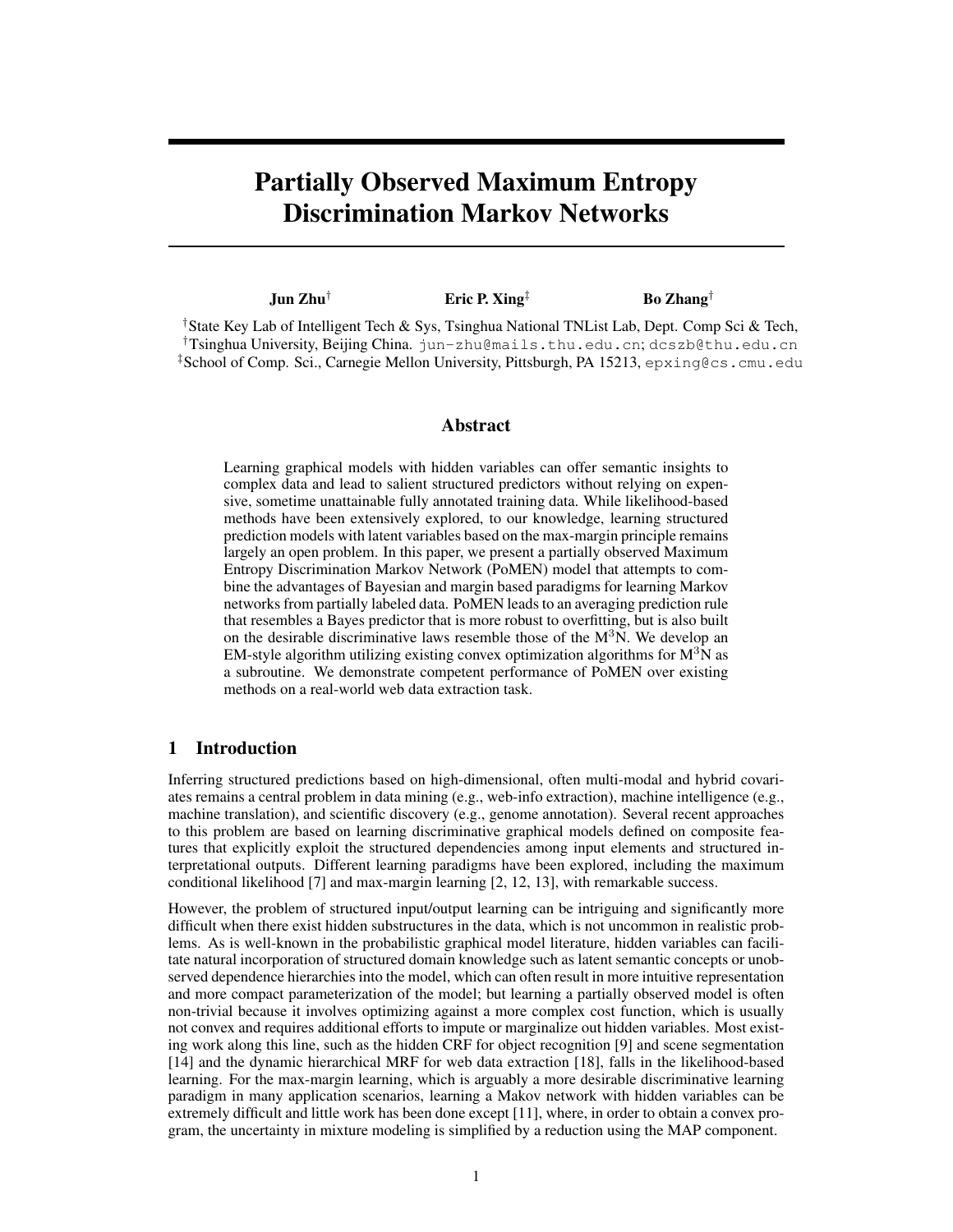A major reason for the difficulty of considering latent structures in max-margin models is the lack of a natural probabilistic interpretation of such models, which on the other hand offers the key insight in likelihood-based learning to design algorithms such as EM for learning partially observed models. Recent work on semi-supervised or unsupervised max-margin learning [1, 4, 16] was all short of an explicit probabilistic interpretation of their algorithms of handling latent variables. The recently proposed *Maximum Entropy Discrimination Markov Networks* (MaxEnDNet) [20, 19] represent a key advance in this direction. MaxEnDNet offers a general framework to combine Bayesian-style learning and max-margin learning in structured prediction. Given a prior distribution of a structuredprediction model, and leveraging a new prediction-rule that is based on a weighted average over an ensemble of prediction models, MaxEnDNet adopts a *structured minimum relative entropy* principle to learn a posterior distribution of the prediction model in a subspace defined by a set of *expected* margin constraints. This elegant combination of probabilistic and maximum margin concepts provides a natural path to incorporate hidden structured variables in learning max-margin Markov networks  $(M^3N)$ , which is the focus of this paper.

It has been shown in [20] that, in the fully observed case, MaxEnDNet subsumes the standard  $M<sup>3</sup>N$ [12]. But MaxEnDNet in its full generality offers a number of important advantages while retaining all the merits of the  $M<sup>3</sup>N$ . For example, structured prediction under MaxEnDNet is based on an averaging model and therefore enjoys a desirable smoothing effect, with a uniform convergence bound on generalization error, as shown in [20]; MaxEnDNet admits a prior that can be designed to introduce useful regularization effects, such as a sparsity bias, as explored in the Laplace  $M^3N$  [19, 20]. In this paper, we explore yet another advantage of MaxEnDNet stemmed from the Bayesian-style max-margin learning formalism on incorporating hidden variables. We present the *partially observed* MaxEnDNet (PoMEN), which offers a principled way to incorporate latent structures carrying domain knowledge and learn a discriminative model with partially labeled data. The reducibility of MaxEnDNet to  $M<sup>3</sup>N$  renders many existing convex optimization algorithms developed for learning  $M<sup>3</sup>N$  directly applicable as subroutines for learning our proposed model. We describe an EM-style algorithm for PoMEN based on existing algorithms for  $M<sup>3</sup>N$ . As a practical application, we apply the proposed model to a web data extraction task–product information extraction, where collecting fully labeled training data is very difficult. The results show the promise of max-margin learning as opposed to likelihood-based estimation in the presence of hidden variables.

The paper is organized as follows. Section 2 reviews the basic max-margin structured prediction formalism and MaxEnDNet. Section 3 presents the partially observed MaxEnDNet. Section 4 applies the model to real web data extraction, and Section 5 brings this paper to a conclusion.

## 2 Preliminaries

Our goal is to learn a predictive function  $h : \mathcal{X} \mapsto \mathcal{Y}$  from a structured input  $\mathbf{x} \in \mathcal{X}$  to a structured output  $y \in \mathcal{Y}$ , where  $\mathcal{Y} = \mathcal{Y}_1 \times \cdots \times \mathcal{Y}_l$  represents a combinatorial space of structured interpretations of multi-facet objects. For example, in part-of-speech (POS) tagging,  $\mathcal{Y}_i$  consists of all the POS tags and each label  $y = (y_1, \dots, y_l)$  is a sequence of POS tags, and each input x is a sentence (word sequence). We assume that the feasible set of labels  $\mathcal{Y}(\mathbf{x}) \subseteq \mathcal{Y}$  is finite for any x.

Let  $F(x, y; w)$  be a parametric discriminant function. A common choice of F is a linear model, where F is defined by a set of K feature functions  $f_k : \mathcal{X} \times \mathcal{Y} \mapsto \mathbb{R}$  and their weights  $w_k$ :  $F(\mathbf{x}, \mathbf{y}; \mathbf{w}) = \mathbf{w}^{\top} \mathbf{f}(\mathbf{x}, \mathbf{y})$ . A commonly used predictive function is:

$$
h_0(\mathbf{x}; \mathbf{w}) = \arg \max_{\mathbf{y} \in \mathcal{Y}(\mathbf{x})} F(\mathbf{x}, \mathbf{y}; \mathbf{w}).
$$
\n(1)

By using different loss functions, the parameters  $\bf{w}$  can be estimated by maximizing the conditional likelihood [7] or by maximizing the margin [2, 12, 13] on labeled training data.

#### 2.1 Maximum margin Markov networks

Under the  $M<sup>3</sup>N$  formalism, which we will generalize in this paper, given a set of fully labeled training data  $\mathcal{D} = \{(\mathbf{x}^i, \mathbf{y}^i)\}_{i=1}^N$ , the max-margin learning [12] solves the following optimization problem and achieves an optimum point estimate of the weight vector w:

$$
P0 (M^{3}N): \qquad \min_{\mathbf{w} \in \mathcal{F}_{0}, \xi \in \mathbb{R}_{+}^{N}} \frac{1}{2} {\|\mathbf{w}\|}^{2} + C \sum_{i=1}^{N} \xi_{i}, \tag{2}
$$

where  $\xi_i$  represents a slack variable absorbing errors in training data, C is a positive constant,  $\mathbb{R}_+$ denotes non-negative real numbers, and  $\mathcal{F}_0$  is the feasible space for w:  $\mathcal{F}_0 = \{w : w^\top \Delta f_i(y) \geq 0\}$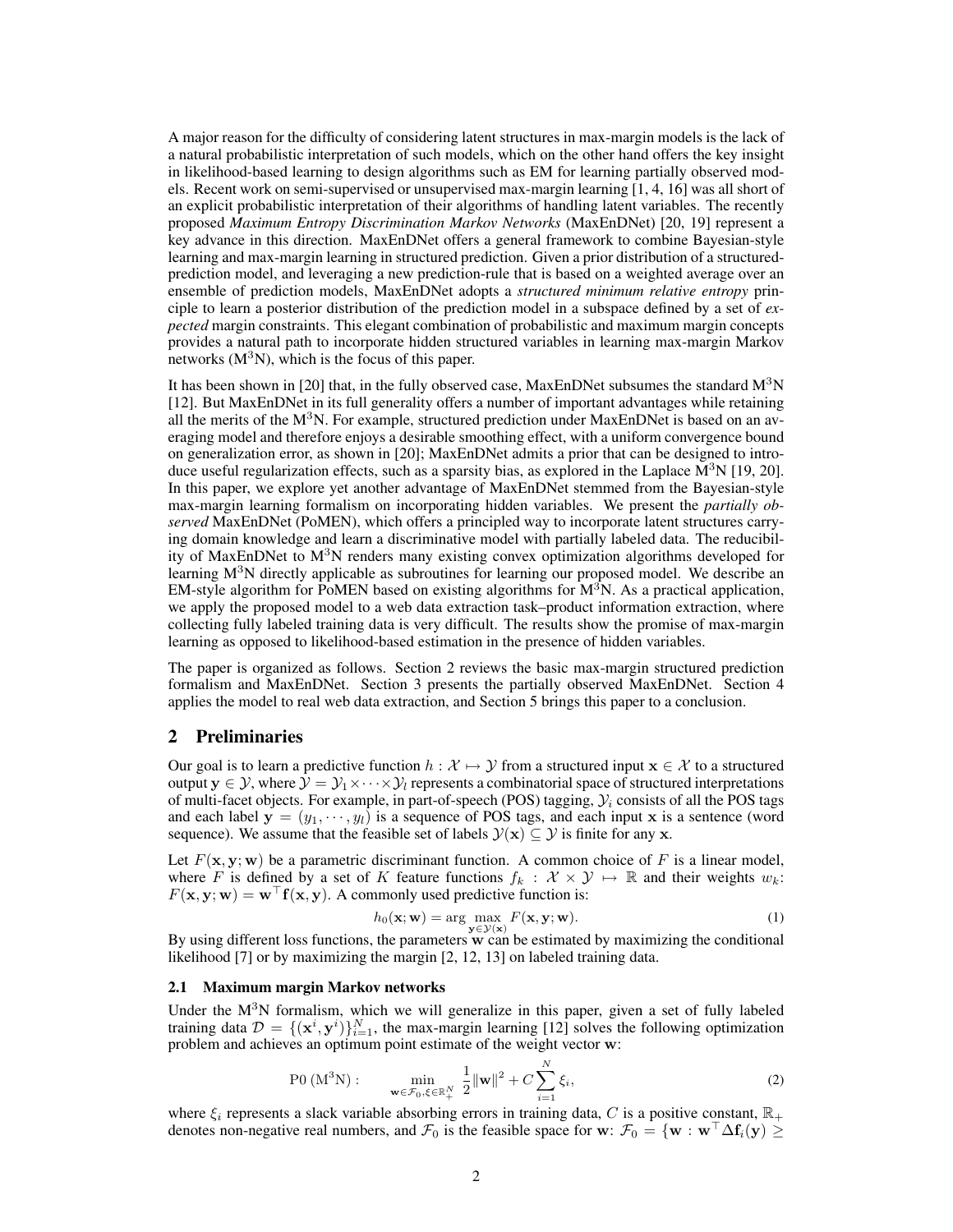$\Delta \ell_i(y) - \xi_i$ ;  $\forall i, \forall y \neq y^i$ , of which  $\Delta f_i(y) = f(x^i, y^i) - f(x^i, y)$ ,  $w^{\top} \Delta f_i(y)$  is the "margin" between the true label  $y^i$  and a prediction y, and  $\Delta \ell_i(y)$  is a loss function with respect to  $y^i$ .

Various loss functions have been proposed for P0. In this paper, we adopt the *hamming loss* [12]:  $\Delta \ell_i(\mathbf{y}) = \sum_{j=1}^{|\mathbf{x}^i|} \mathbb{I}(y_j \neq y_j^i)$ , where  $\mathbb{I}(\cdot)$  is an indicator function that equals to 1 if the argument is true and 0 otherwise. The optimization problem P0 is intractable because of the exponential number of constraints in  $\mathcal{F}_0$ . Exploring sparse dependencies among individual labels  $y_i$  in y, as reflected in the specific design of the feature functions (e.g., based on pair-wise labeling potentials), efficient optimization algorithms based on cutting-plane [13] or message-passing [12], and various gradientbased methods [3, 10] have been proposed to obtain approximate solution to P0. As described shortly, these algorithms can be directly employed as subroutines in solving our proposed model.

## 2.2 Maximum Entropy Discrimination Markov Networks

Instead of predicting based on a single rule  $F(\cdot; \mathbf{w})$  as in M<sup>3</sup>N using w, the *structured maximum entropy discrimination* formalism [19] facilitates a Bayes-style prediction by averaging  $F(\cdot; \mathbf{w})$  over a distribution of rules according to a posterior distribution of the weights,  $p(\mathbf{w})$ :

$$
h_1(\mathbf{x}) = \arg\max_{\mathbf{y} \in \mathcal{Y}(\mathbf{x})} \int p(\mathbf{w}) F(\mathbf{x}, \mathbf{y}; \mathbf{w}) \, \mathrm{d}\mathbf{w}, \tag{3}
$$

where  $p(\mathbf{w})$  is learned by solving an optimization problem referred to as a *maximum entropy discrimination Markov network* (MaxEnDNet, or MEN) [20] that elegantly combines Bayesian-style learning with max-margin learning. In a MaxEnDNet, a prior over w is introduced to regularize its distribution, and the margins resulting from predictor (3) are used to define a feasible distribution subspace. More formally, given a set of fully observed training data  $D$  and a prior distribution  $p_0(\mathbf{w})$ , MaxEnDNet solves the following problem for an optimal posterior  $p(\mathbf{w}|\mathcal{D})$  or  $p(\mathbf{w})$ :

$$
\text{P1 (MaxEnDNet)}: \qquad \min_{p(\mathbf{w}) \in \mathcal{F}_1, \xi \in \mathbb{R}_+^N} KL(p(\mathbf{w}) || p_0(\mathbf{w})) + U(\xi), \tag{4}
$$

where the objective function  $KL(p(\mathbf{w})||p_0(\mathbf{w})) + U(\xi)$  is known as the generalized entropy [8, 5], or regularized KL-divergence, and  $U(\xi)$  is a closed proper convex function over the slack variables  $\xi$ . U is also known as an additional "potential" term in the maximum entropy principle. The feasible

distribution subspace 
$$
\mathcal{F}_1
$$
 is defined as follows:  
\n
$$
\mathcal{F}_1 = \left\{ p(\mathbf{w}) : \int p(\mathbf{w}) [\Delta F_i(\mathbf{y}; \mathbf{w}) - \Delta \ell_i(\mathbf{y})] d\mathbf{w} \ge -\xi_i, \forall i, \forall \mathbf{y} \right\},
$$
\nwhere  $\Delta F_i(\mathbf{y}; \mathbf{w}) = F(\mathbf{x}^i, \mathbf{y}^i; \mathbf{w}) - F(\mathbf{x}^i, \mathbf{y}; \mathbf{w}).$ 

P1 is a variational optimization problem over  $p(w)$  in the feasible subspace  $\mathcal{F}_1$ . Since both the KLdivergence and the U function in P1 are convex, and the constraints in  $\mathcal{F}_1$  are linear, P1 is a convex program. Thus, one can apply the calculus of variations to the Lagrangian to obtain a variational extremum, followed by a dual transformation of P1. As proved in [20], solution to P1 leads to a GLIM for  $p(\mathbf{w})$ , whose parameters are closely connected to the solution of the M<sup>3</sup>N.

Theorem 1 (MaxEnDNet (adapted from [20])) *The variational optimization problem P1 underlying a MaxEnDNet gives rise to the following optimum distribution of Markov network parameters:*<br>  $p(\mathbf{w}) = \frac{1}{Z(\mathbf{w})} p_0(\mathbf{w}) \exp \left\{ \sum \alpha_i(\mathbf{y}) [\Delta F_i(\mathbf{y}; \mathbf{w}) - \Delta \ell_i(\mathbf{y})] \right\},$  (5)

$$
p(\mathbf{w}) = \frac{1}{Z(\alpha)} p_0(\mathbf{w}) \exp \left\{ \sum_{i, \mathbf{y}} \alpha_i(\mathbf{y}) [\Delta F_i(\mathbf{y}; \mathbf{w}) - \Delta \ell_i(\mathbf{y})] \right\},\tag{5}
$$

*where*  $Z(\alpha)$  *is a normalization factor and the Lagrangian multipliers*  $\alpha_i(\mathbf{y})$  *(corresponding to constraints in*  $\mathcal{F}_1$ *) can be obtained by solving the following dual problem of* P1*:* 

D1: 
$$
\max_{\alpha} -\log Z(\alpha) - U^*(\alpha)
$$
  
s.t.  $\alpha_i(\mathbf{y}) \ge 0, \forall i, \forall \mathbf{y},$ 

where  $U^{\star}(\cdot)$  is the conjugate of the slack function  $U(\cdot)$ , i.e.,  $U^{\star}(\alpha) = \sup_{\xi} \big( \sum_{i,y} \alpha_i(y) \xi_i - U(\xi) \big)$ .

It can be shown that when  $F(\mathbf{x}, \mathbf{y}; \mathbf{w}) = \mathbf{w}^{\top} \mathbf{f}(\mathbf{x}, \mathbf{y}), U(\xi) = C \sum_i \xi_i$ , and  $p_0(\mathbf{w})$  is a standard Gaussian  $\mathcal{N}(w|0, I)$ , then  $p(w)$  is also a Gaussian with shifted mean  $\sum_{i,y} \alpha_i(y) \Delta f_i(y)$  and covariance matrix I, where the Lagrangian multipliers  $\alpha_i(y)$  can be obtained by solving problem D1 of the form that is isomorphic to the dual of  $\mathbf{M}^3$ N. When applying this  $p(\mathbf{w})$  to Eq. (3), one can obtain a predictor that is identical to that of the  $M<sup>3</sup>N$ .

From the above reduction, it should be clear that  $M<sup>3</sup>N$  is a special case of MaxEnDNet. But the MaxEnDNet in its full generality offers a number of important advantages while retaining all the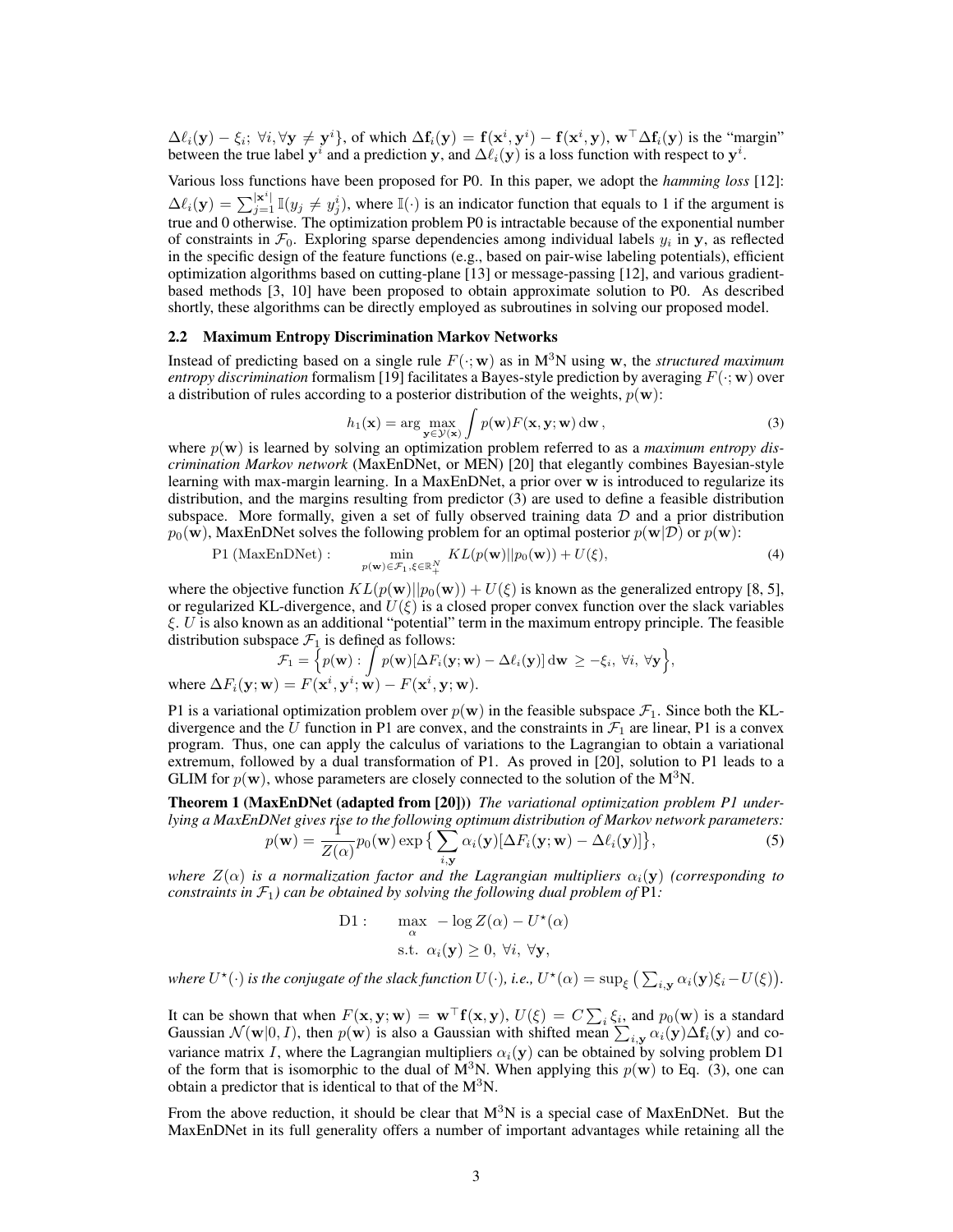

Figure 1: (a) A web page with two data records containing 7 and 8 elements respectively; (b) A partial vision tree of the page in Figure 1(a), where grey nodes are the roots of the two records; (c) A label hierarchy for product information extraction, where the root node represents an entire instance (a web page); leaf nodes are the attributes (i.e. *N*ame, *I*mage, *P*rice, and *D*escription); and inner nodes are the intermediate class labels defined for parts of a web page, e.g. {N, I} is a class label for blocks containing both *N*ame and *I*mage.

merits of the  $M<sup>3</sup>N$ . First, the MaxEnDNet prediction is based on model averaging and therefore enjoys a desirable smoothing effect, with a uniform convergence bound on generalization error, as shown in [20]. Second, MaxEnDNet admits a prior that can be designed to introduce useful regularization effects, such as a sparsity bias, as explored in the Laplace  $\mathbf{M}^3$ N [19, 20]. Third, as explored in this paper, MaxEnDNet offers a principled way to incorporate *hidden* generative models underlying the structured predictions, but allows the predictive model to be discriminatively trained based on partially labeled data. In the sequel, we introduce *partially observed* MaxEnDNet (PoMEN), that combines (possibly latent) generative model and discriminative training for structured prediction.

## 3 Partially Observed MaxEnDNet

Consider, for example, the problem of web data extraction, which is to identify interested information from web pages. Each sample is a data record or an entire web page which is represented as a set of HTML elements. One striking characteristic of web data extraction is that various types of structural dependencies between HTML elements exist, e.g. the HTML tag tree or the Document Object Model (DOM) structure is itself hierarchical. In [17], fully observed hierarchical CRFs are shown to have great promise and achieve better performance than flat models like linear-chain CRFs [7]. One method to construct a hierarchical model is to first use a parser to construct a so called vision tree [17]. For example, Figure 1(b) is a part of the vision tree of the page in Figure 1(a). Then, based on the vision tree, a hierarchical model can be constructed accordingly to extract the interested attributes, e.g. a product's name, image, price, description, etc. In such a hierarchical extraction model, inner nodes are useful to incorporate long distance dependencies, and the variables at one level are refinements of the variables at upper levels. To reflect the refinement relationship, the class labels defined as in [17] are also organized in a hierarchy as in Figure 1(c). Due to concerns over labeling cost and annotation-ambiguity caused by the overlapping of class labels as in Figure 1(c), it is desirable to effectively learn a hierarchical extraction model with partially labeled data.

Without loss of generality, assume that the structured labeling of a sample consists of two parts—an observed part y and a hidden part z. Both y and z are structured labels, and furthermore the hidden variables are not isolated, but are statistically dependent on each other and on the observed data according to a graphical model  $p(y, z, w|x) = p(w, z|x)p(y|x, z, w)$ , where  $p(y|x, z, w)$  takes the form of a Boltzmann distribution  $p(\mathbf{y}|\mathbf{x}, \mathbf{z}, \mathbf{w}) = \frac{1}{Z} \exp\{-F(\mathbf{x}, \mathbf{y}, \mathbf{z}; \mathbf{w})\}$  and x is a global condition as in CRFs [7]. Following the spirit of a margin-based structured predictor such as  $M<sup>3</sup>N$ , we employ only the unnormalized energy function  $F(\mathbf{x}, \mathbf{y}, \mathbf{z}; \mathbf{w})$  (which usually consists of linear combinations of feature functions or potentials) as the cost function for structured prediction, and we adopt a prediction rule directly extended from the MaxEnDNet—average over all the possible models defined by different w, and at the same time marginalized over all hidden variables z. That is,

$$
h_2(\mathbf{x}) = \arg\max_{\mathbf{y} \in \mathcal{Y}(\mathbf{x})} \sum_{\mathbf{z}} \int p(\mathbf{w}, \mathbf{z}) F(\mathbf{x}, \mathbf{y}, \mathbf{z}; \mathbf{w}) \, d\mathbf{w} \,.
$$
 (6)

Now our problem is learning the optimum  $p(\mathbf{w}, \mathbf{z})$  from data. Let  $\{\mathbf{z}\} \equiv (\mathbf{z}^1, \dots, \mathbf{z}^N)$  denote the ensemble of hidden labels of all the samples. Analogous to the setup for learning the MaxEnDNet, we specify a prior distribution  $p_0({\bf{z}})$  over all the hidden structured labels. The feasible space  $\mathcal{F}_2$ of  $p(\mathbf{w}, {\mathbf{z}})$  can be defined as follows according to the margin constraints:

$$
\mathcal{F}_2 = \left\{ p(\mathbf{w}, \{\mathbf{z}\}) : \sum_{\mathbf{z}} \int p(\mathbf{w}, \mathbf{z}) [\Delta F_i(\mathbf{y}, \mathbf{z}; \mathbf{w}) - \Delta \ell_i(\mathbf{y})] d\mathbf{w} \geq -\xi_i, \ \forall i, \ \forall \mathbf{y} \right\},
$$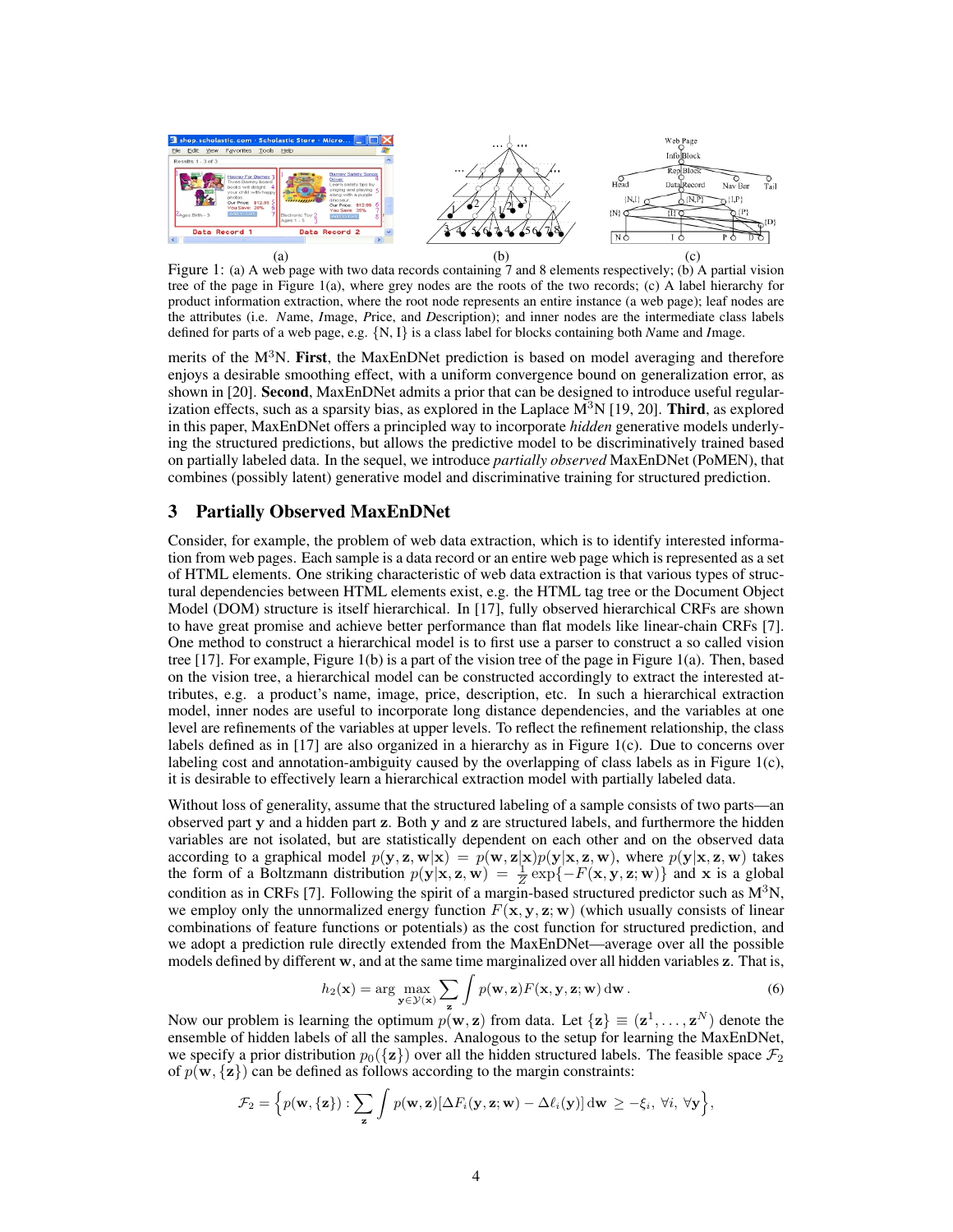where  $\Delta F_i(y, z; w) = F(x^i, y^i, z; w) - F(x^i, y, z; w)$ , and  $p(w, z)$  is the marginal distribution of  $p(\mathbf{w}, {\mathbf{z}})$  on a single sample, which will be used in (6) to compute the structured prediction.

Again we learn the optimum  $p(\mathbf{w}, \{z\})$  based on a *structured minimum relative entropy principle* as in MaxEnDNet. Specifically, let  $p_0(\mathbf{w}, {\mathbf{z}})$  represent a given joint prior over the parameters and the hidden variables, we define the PoMEN problem that gives rise to the optimum  $p(\mathbf{w}, {\mathbf{z}})$ :

P2 (PoMEN): 
$$
\min_{p(\mathbf{w}, \{\mathbf{z}\}) \in \mathcal{F}_2, \xi \in \mathbb{R}^N_+} KL(p(\mathbf{w}, \{\mathbf{z}\}) || p_0(\mathbf{w}, \{\mathbf{z}\})) + U(\xi).
$$
 (7)

Analogous to P1, P2 is a variational optimization problem over  $p(\mathbf{w}, {\mathbf{z}})$  in the feasible space  $\mathcal{F}_2$ . Again since both the KL and the U function in P2 are convex, and the constraints in  $\mathcal{F}_2$  are linear, P2 is a convex program. Thus, we can employ a technique similar to that used to solve MaxEnDNet to solve the PoMEN problem.

## 3.1 Learning PoMEN

For a fully general  $p(\mathbf{w}, \{z\})$  where hidden variables in all samples are coupled, solving P2 based on an extension of Theorem 1 would involve very high-dimensional integration and summation that is in practice intractable. In this paper we consider a simpler case where the hidden labels of different samples are *iid* and independent of the parameter w in both the prior and the posterior distributions, that is,  $p_0(\mathbf{w}, {\mathbf{z}}) = p_0(\mathbf{w}) \prod_{i=1}^N p_0(\mathbf{z}^i)$  and  $p(\mathbf{w}, {\mathbf{z}}) = p(\mathbf{w}) \prod_{i=1}^N p(\mathbf{z}^i)$ . This assumption will hold true in a graphical model where w corresponds to only the observed y variables at the bottom of a hierarchical model. For many practical applications such as the hierarchical web-info extraction, such a model is realistic and adequate. For more general models where dependencies are more global, we can use the above factored model as a generalized mean field approximation to the true distribution, but this extension is beyond the scope of this paper, and will be explored later in the full paper. Generalizing Theorem 1, following a coordinate descent principle, now we present an alternating minimization (EM-style) procedure for P2:

**Step 1:** keep  $p(\mathbf{z})$  fixed, infer  $p(\mathbf{w})$  by solving the following problem:

$$
\min_{p(\mathbf{w}) \in \mathcal{F}'_1, \xi \in \mathbb{R}^N_+} KL(p(\mathbf{w}) || p_0(\mathbf{w})) + C \sum_i \xi_i,
$$
\n(8)

where  $\mathcal{F}'_1 = \{p(\mathbf{w}) : \int p(\mathbf{w}) E_{p(\mathbf{z})}[\Delta F_i(\mathbf{y}, \mathbf{z}; \mathbf{w}) - \Delta \ell_i(\mathbf{y})] d\mathbf{w} \geq -\xi_i, \forall i, \forall \mathbf{y}\},\$  which is a generalized version of  $\mathcal{F}_1$  with hidden variables. Thus, we can apply the same convex optimization techniques as being used for solving the problem P1. Specifically, assume that the prior distribution  $p_0(\mathbf{w})$  is a standard normal and  $F(\mathbf{x}, \mathbf{y}, \mathbf{z}; \mathbf{w}) = \mathbf{w}^{\top} \mathbf{f}(\mathbf{x}, \mathbf{y}, \mathbf{z})$ , then the solution (i.e. posterior distribution) is  $p(\mathbf{w}) = \mathcal{N}(\mathbf{w}|\mu_{\mathbf{w}}, I)$ , where  $\mu_{\mathbf{w}} = \sum_{i, \mathbf{y}} \alpha_i(\mathbf{y}) E_{p(\mathbf{z})} [\Delta f_i(\mathbf{y}, \mathbf{z})]$ . The dual variables  $\alpha$  are achieved by solving a dual problem:

$$
\max_{\alpha \in \mathcal{P}(C)} \sum_{i, \mathbf{y}} \alpha_i(\mathbf{y}) \Delta \ell_i(\mathbf{y}) - \frac{1}{2} \|\sum_{i, \mathbf{y}} \alpha_i(\mathbf{y}) E_{p(\mathbf{z})} [\Delta \mathbf{f}_i(\mathbf{y}, \mathbf{z})] \|^2, \tag{9}
$$

where  $\mathcal{P}(C) = \{ \alpha : \sum_{\mathbf{y}} \alpha_i(\mathbf{y}) = C; \alpha_i(\mathbf{y}) \geq 0, \forall i, \forall \mathbf{y} \}.$  This dual problem is isomorphic to the dual form of the  $M<sup>3</sup>N$  optimization problem, and we can use existing algorithms developed for  $M<sup>3</sup>N$ , such as [12, 3] to solve it. Alternatively, we can solve the following primal problem via employing existing subgradient [10] or cutting plane [13] algorithms:

$$
\min_{\mathbf{w}\in\mathcal{F}'_0,\xi\in\mathbb{R}_+^N} \frac{1}{2}\mathbf{w}^\top \mathbf{w} + C \sum_{i=1}^N \xi_i,
$$
\n(10)

where  $\mathcal{F}'_0 = \{ \mathbf{w} : \ \mathbf{w}^\top E_{p(\mathbf{z})} [\Delta f_i(\mathbf{y}, \mathbf{z})] \geq \Delta \ell_i(\mathbf{y}) - \xi_i; \ \xi_i \geq 0, \ \forall i, \ \forall \mathbf{y} \},\$  which is a generalized version of  $\mathcal{F}_0$ . It is easy to show that the solution to this primal problem is the posterior mean of  $p(\mathbf{w})$ , which will be used to make prediction in the predictive function  $h_2$ . Note that the primal problem is very similar to that of  $M^3N$ , except the expectations in  $\mathcal{F}'_0$ . This is not surprising since it can be shown that  $M<sup>3</sup>N$  is a special case of MaxEnDNet. We will discuss how to efficiently compute the expectations  $E_{p(\mathbf{z})}[\Delta \mathbf{f}_i(\mathbf{y}, \mathbf{z})]$  in Step 2.

**Step 2**: keep  $p(\mathbf{w})$  fixed, based on the factorization assumption  $p(\{\mathbf{z}\}) = \prod_i p(\mathbf{z}^i)$  and  $p_0({\bf z}) = \prod_i p_0({\bf z}^i)$ , the distribution  $p({\bf z})$  for each sample i can be obtained by solving the following problem:

$$
\min_{p(\mathbf{z}) \in \mathcal{F}_1^{\star}, \xi_i \in \mathbb{R}_+} KL(p(\mathbf{z}) || p_0(\mathbf{z})) + C\xi_i,
$$
\n(11)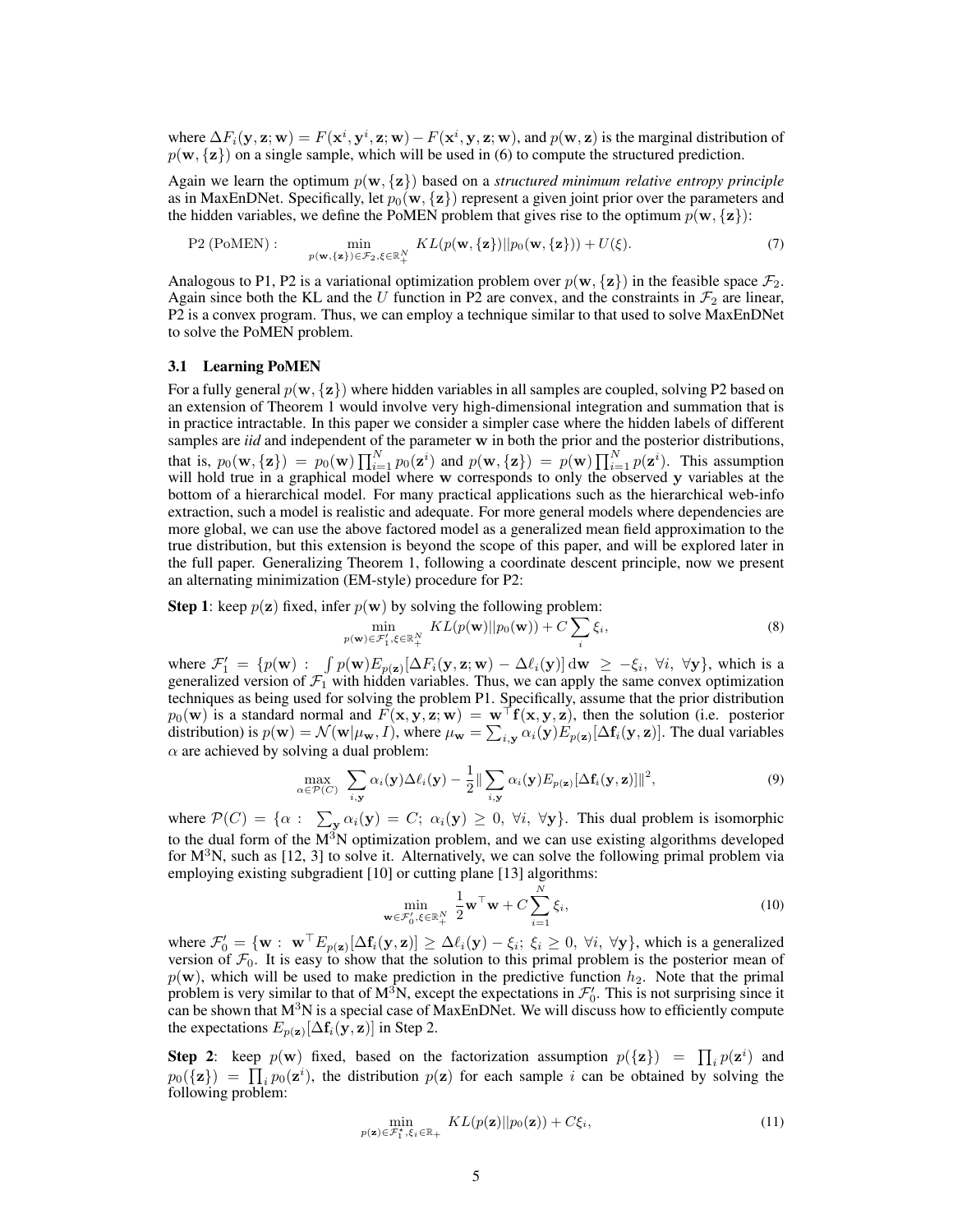where  $\mathcal{F}_1^* = \{p(\mathbf{z}) : \sum_{\mathbf{z}} p(\mathbf{z}) \int p(\mathbf{w}) [\mathbf{w}^\top \Delta f_i(\mathbf{y}, \mathbf{z}) - \Delta \ell_i(\mathbf{y})] d\mathbf{w} \geq -\xi_i, \forall \mathbf{y}\}.$  Since  $p(\mathbf{w})$ is a normal distribution as shown in Step 1,  $\mathcal{F}_1^* = \{p(\mathbf{z}) : \sum_{\mathbf{z}} p(\mathbf{z})[\mu_{\mathbf{w}}^{\top} \Delta f_i(\mathbf{y}, \mathbf{z}) - \Delta \ell_i(\mathbf{y})] \geq$  $-\xi_i$ ,  $\forall y$ . Similarly, by introducing a set of Lagrangian multipliers  $\beta(y)$ , we can get:

$$
p(\mathbf{z}) = \frac{1}{Z(\beta)} p_0(\mathbf{z}) \exp \Big\{ \sum_{\mathbf{y}} \beta(\mathbf{y}) [\mu_{\mathbf{w}}^{\top} \Delta \mathbf{f}_i(\mathbf{y}, \mathbf{z}) - \Delta \ell_i(\mathbf{y})] \Big\},
$$

and the dual variables  $\beta(y)$  can be obtained by solving the following dual problem:

$$
\max_{\beta \in \mathcal{P}_i(C)} -\log \Big( \sum_{\mathbf{z}} p_0(\mathbf{z}) \exp\{\sum_{\mathbf{y}} \beta(\mathbf{y}) [\mu_{\mathbf{w}}^{\top} \Delta \mathbf{f}_i(\mathbf{y}, \mathbf{z}) - \Delta \ell_i(\mathbf{y})] \} \Big), \tag{12}
$$

where  $\mathcal{P}_i(C) = {\sum_{\mathbf{y}} \beta(\mathbf{y}) = C, \beta(\mathbf{y}) \geq 0, \forall \mathbf{y}}.$  This non-linear constrained optimization problem can be solved with existing solvers, like IPOPT [15]. With a little algebra, we can compute the gradients as follows:

$$
\frac{\partial \log Z(\beta)}{\partial \beta(\mathbf{y})} = \mu_{\mathbf{w}}^{\top} E_{p(\mathbf{z})} [\Delta \mathbf{f}_i(\mathbf{y}, \mathbf{z})] - \Delta \ell_i(\mathbf{y}).
$$

To efficiently calculate the expectations  $E_{p(\mathbf{z})}[\Delta f_i(\mathbf{y}, \mathbf{z})]$  as required in Step1 and in the above gradients. We make a gentle assumption that the prior distribution  $p_0(z)$  is an exponential distribution of the following form:

$$
p_0(\mathbf{z}) = \exp\left\{\sum_m \phi_m(\mathbf{z})\right\}.
$$
 (13)

This assumption is general enough for our purpose, and covers the following commonly used priors:

- i. Log-linear Prior: defined by a set of feature functions and their weights. For example, in a pairwise Markov network, we can define the prior model as:  $p_0(z) \propto$  $\exp\left\{\sum_{(i,j)\in E}\sum_{k}\lambda_k g_k(z_i,z_j)\right\}$ , where  $g_k(z_i,z_j)$  are feature functions and  $\lambda_k$  are weights.
- ii. Independent Prior: defined as  $p_0(\mathbf{z}) = \prod_{j=1}^{\ell} p_0(z_j)$ . In the logarithm space, we can write it as:  $p_0(\mathbf{z}) = \exp{\{\sum_{j=1}^{\ell} \log p_0(z_j)\}}.$
- iii. Markov Prior: the prior model have the Markov property w.r.t the model's structure. For example, for a chain graph, the prior distribution can be written as:  $p_0(\mathbf{z}) = p(z_1) \prod_{j=2}^{\ell} p_0(z_j | z_{j-1}).$ Similarly, in the logarithm space,  $p_0(\mathbf{z}) = \exp{\log p_0(z_1) + \sum_{j=2}^{\ell} \log p_0(z_j|z_{j-1})}$ .

With the above assumption,  $p(z)$  is an exponential family distribution, and the expectations,  $E_{p(\mathbf{z})}[\Delta f_i(\mathbf{y}, \mathbf{z})]$ , can be efficiently calculated by exploring the sparseness of the model's structure to compute marginal probabilities, e.g.  $p(z_i)$  and  $p(z_i, z_j)$  in pairwise Markov networks. When the model's tree width is not large, this can be done exactly. For complex models, approximate inference like loopy belief propagation and variational methods can be applied. However, since the number of constraints in (12) is exponential to the size of the observed labels, the optimization problem cannot be efficiently solved. A key observation, as explored in [12], is that we can interpret  $\beta(y)$  as a probability distribution of y because of the regularity constraints:  $\sum_{y} \beta(y) = C$ ,  $\beta(y) \ge 0$ ,  $\forall y$ . Thus, we can introduce a set of marginal dual variables and transfer the dual problem (12) to an equivalent form with a polynomial number of constraints. The derivatives with respect to each marginal dual parameter is of the same structure as the above gradients.

# 4 Experiments

We apply PoMEN to the problem of web data extraction, and compare it with partially observed CRFs (PoHCRF) [9], and fully observed hierarchical CRFs (HCRF) [17] and hierarchical  $M^{3}N$  $(HM<sup>3</sup>N)$  which has the same hierarchical model structure as the HCRF.

### 4.1 Data Sets, Evaluation Criteria, and Prior for Latent Variables

We concern ourselves with the problem of identifying product items for sale on the web. For each product item, four attributes – *Name*, *Image*, *Price*, and *Description* are extracted in our experiments. The evaluation data consists of product web pages generated from 37 different templates. For each template, there are 5 pages for training and 10 for testing. We evaluate all the methods on two different levels of inputs, *record level* and *page level*. For record-level evaluation, we assume that data records are given, and we compare different models on accuracy of extracting attributes in the given records. For page-level evaluation, the inputs are raw web pages and all the models perform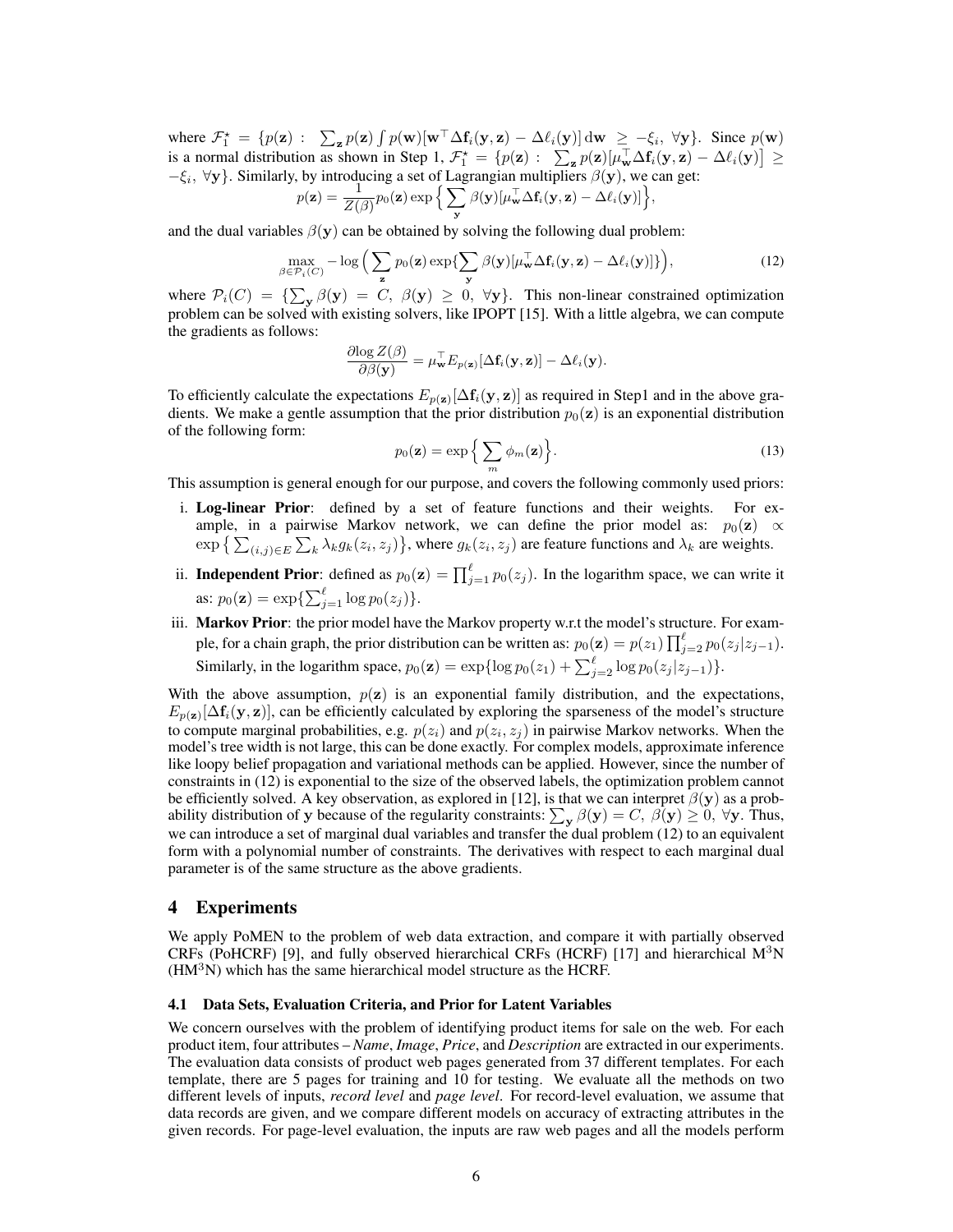

Figure 2: (a) The F1 and block instance accuracy of record-level evaluation from 4 models under different amount of training data. (b) The F1 and its variance on the attributes: *Name*, *Image*, *Price*, and *Description*.



Figure 3: The average F1 and block instance accuracy of different models with different ratios of training data for two types of page-level evaluation: (a) ST1; and (b) ST2.

both record detection and attribute extraction simultaneously as in [17]. In the 185 training pages, there are 1585 data records in total; in the 370 testing pages, 3391 data records are collected. As for evaluation criteria, we use the standard precision, recall, and their harmonic value F1 for each attribute and the two comprehensive measures, i.e. average F1 and block instance accuracy, as defined in [17]. We adopt an independent prior described earlier for the latent variables, each factor  $p_0(z_i)$  over a single latent label is assumed to be uniform.

## 4.2 Record-Level Evaluation

In this evaluation, partially observed training data are the data records whose leaf nodes are labeled and inner nodes are hidden. We randomly select  $m = 5, 10, 20, 30, 40, or, 50$  percent of the training records as training data, and test on all the testing records. For each  $m$ , 10 independent experiments were conducted and the average performance is summarized in Figure 2. From Figure 2(a), it can be seen that the HM<sup>3</sup>N performs slightly better than HCRF trained on fully labeled data. For the two partially observed models, PoMEN performs much better than PoHCRF in both average F1 and block instance accuracy, and with lower variances of the score, especially when the training set is small. As the number of training data increases, PoMEN performs comparably w.r.t. the fully observed  $HM<sup>3</sup>N$ . For all the models, higher scores and lower variances are achieved with more training data. Figure 2(b) shows the F1 score on each attribute. Overall, for attributes *Image*, *Price*, and *Description*, although all models generally perform better with more training data, the improvement is small; and the differences between different models are small. This is possibly because the features of these attributes are usually consistent and distinctive, and therefore easier to learn and predict. For the attribute *Name*, however, a large number of training data are needed to learn a good model because its underlying features have diverse appearance on web pages.

## 4.3 Page-Level Evaluation

Experiments on page-level prediction is conducted similarly as above, and the results are summarized in Figure 3. Two different partial labeling strategies are used to generate training data. ST1: label the leaf nodes and the nodes that represent data records; ST2: label more information based on ST1, e.g., label also the nodes above the "Data Record" nodes in the hierarchy as in Figure 1(c). Due to space limitation, we only report average F1 and block instance accuracy.

For ST1, PoMEN achieves better scores and lower variances than PoHCRF in both average F1 and block instance accuracy. The  $HM<sup>3</sup>N$  performs slightly better than HCRF (both trained on full labeling), and PoMEN performs comparably with the fully observed HCRF in block instance accuracy. For **ST2**, with more supervision information, PoHCRF achieves higher performance that is comparable to that of  $HM<sup>3</sup>N$  in average F1, but slightly lower than  $HM<sup>3</sup>N$  in block instance accuracy. For